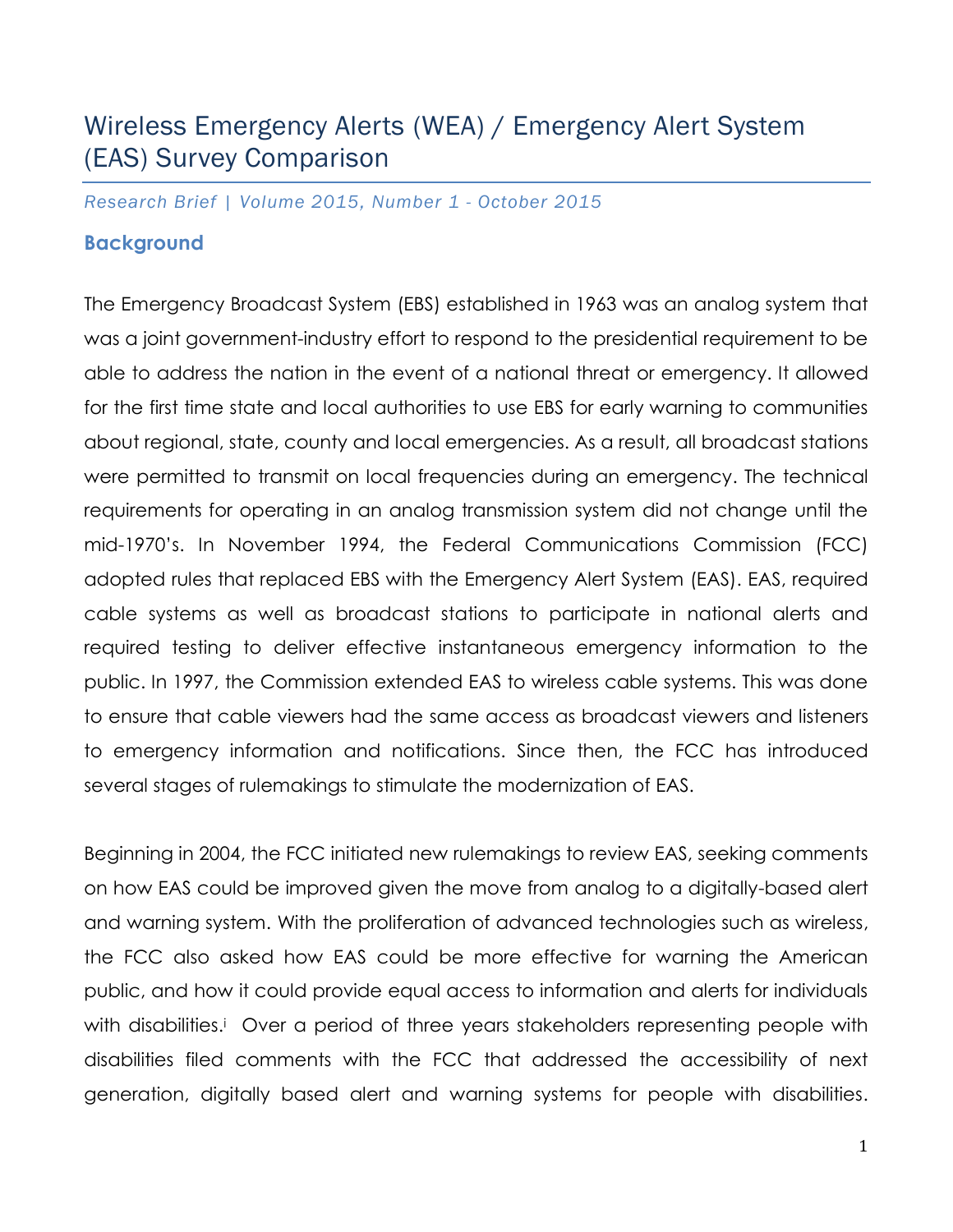Generally, commenters agreed that all wireless device users would benefit from a multi-modal approach. Specifically, commenters suggested the possibility that the alerts could be transmitted by text messages, audio recordings, video or graphics opening up the potential to accommodate various levels of sensory, cognitive and language abilities.

In 2005, the FCC adopted rulemaking to make EAS alerts more accessible, ensuring that people with disabilities would have equal access to public warnings and emergency communications. In the summer of 2006 Executive Order 13407 directed the modernization of public alert and warning systems. In the Fall of 2006 Congress passed the *Warning Alert Response Network (WARN)* Act. Its aim was to establish an integrated public alert warning system *separate* from the EAS.Among the many required provisions for the new system would be its ability to alert people with disabilities. As a result of the WARN Act, in 2007 the FCC released an Order [PS Docket No. 07-287] that created the Commercial Mobile Alert Advisory Committee to develop recommendations on technical standards and protocols to facilitate the ability of commercial mobile service (CMS) providers to voluntarily transmit emergency alerts to their subscribers.

In mid-2007 the FCC's Second Report and Order, proceeded with establishing the framework for the Next Generation EAS which was to include new and innovative technologies and distribution systems that would provide redundancy and resiliency for delivering emergency alerts. It also included provisions to include persons with sensory disabilities and those non-English speaking citizens. Most importantly the goal was to ensure that EAS reach the largest number of affected people by multiple communications paths as quickly as possible. In 2008 the First Report and Order [PS Docket No. 07-287] to create the Commercial Mobile Alert System (CMAS) was released by the FCC. As part of its requirements the CMAS First Report and Order required a specific alert tone and vibrating cadence as their accessibility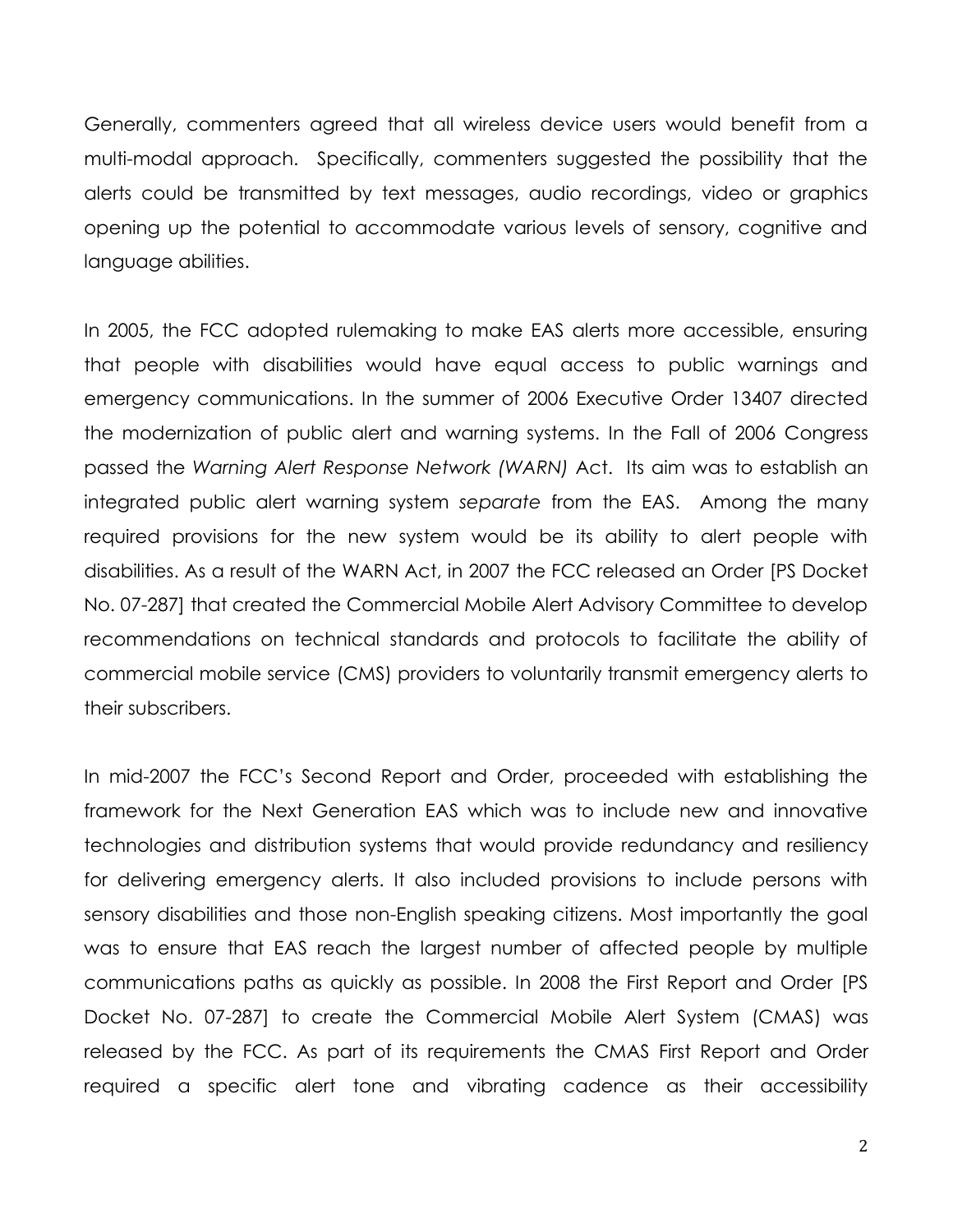measures. Provisions to alert people with disabilities and the elderly were also included in the rulemaking.

Later that year after a review of all comments filed in both proceedings, the Wireless RERC research team noted it was the only commenter (out of more than 250) specifically filing on the subject for the inclusion of accessibility provisions in CMAS. It is pertinent to point out that comments filed by the Wireless RERC research team in the CMAS First Report and Order/ Further Notice of Proposed Rulemaking were included in the CMAS Second Report and Order: *"According to the Wireless RERC, there is a need to develop a thorough testing regime to ensure that the CMAS will be accessible and inclusive of all people, including those with disabilities."*

In 2011, the National Telecommunications and Information Administration (NTIA), the Federal Communications Commission (FCC), and the Department of Homeland Security (DHS) agreed that DHS Science and Technology (S&T) Directorate would develop a mobile penetration strategy for CMAS, which would eventually be renamed the Wireless Emergency Alerts (WEA) service.

In February 25, 2013 the Chief, Public Safety and Homeland Security Bureau of the FCC released an Order [PS Docket No. 07-287] that officially changed the name of the system used to transmit mobile emergency alerts to the public from "Commercial Mobile Alert System" (CMAS) to "Wireless Emergency Alerts" (WEA). The Order referenced the fact that the system was originally referred to as CMAS in the previous rulemaking proceedings. However, they went on to state, WEA was the more common terminology utilized by the commercial mobile service providers. Therefore, to eliminate confusion and provide consistency across organizations, the FCC revised the name to "reflect what is commonly used by the participating mobile service providers".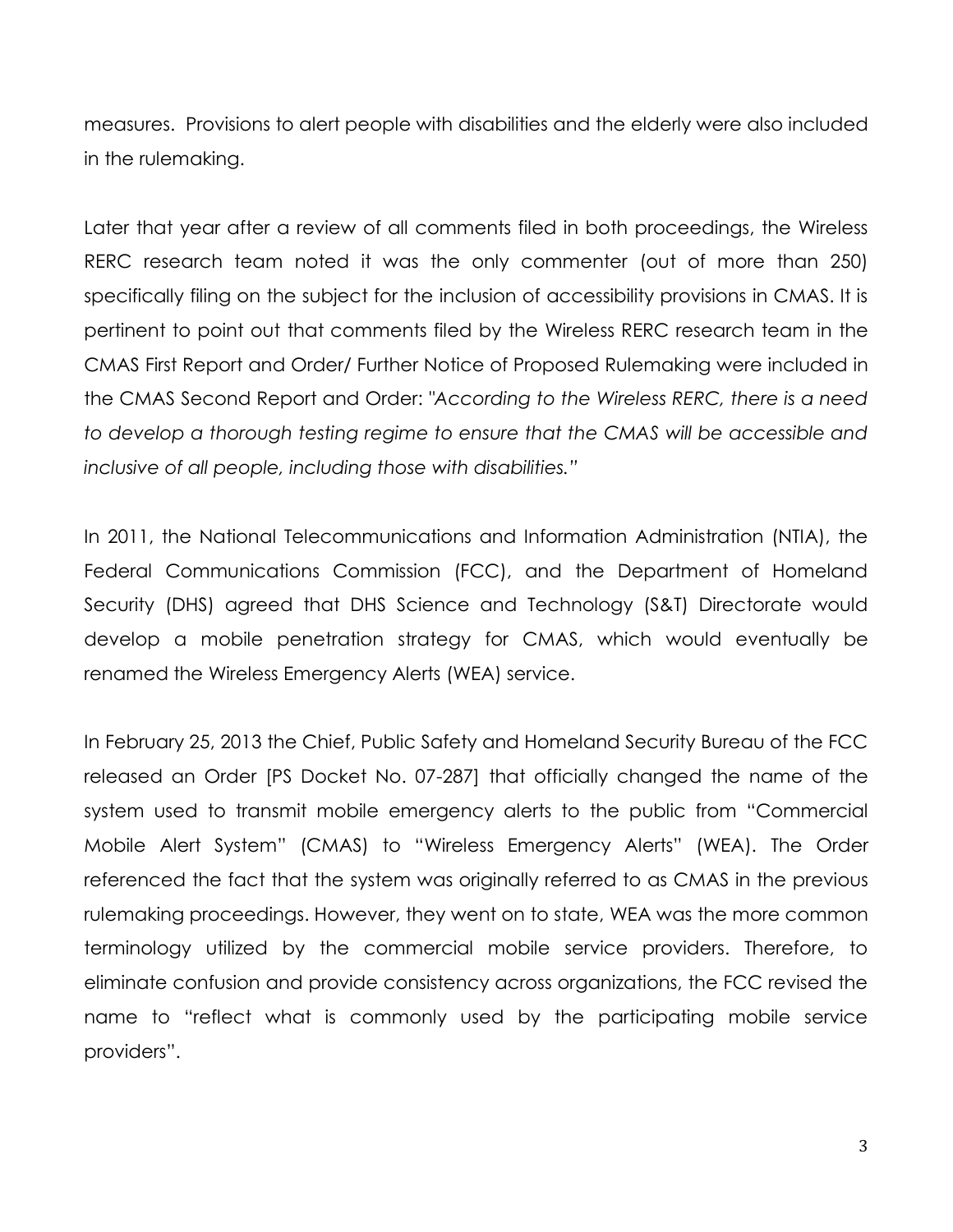### **Introduction**

Since the creation of the Emergency Alert System (EAS) in 1994, people with sensory disabilities, organizations that advocate on their behalf and academics conducting research on disability access to technology have submitted recommendations to the Federal Communications Commission (FCC) intended to enhance the accessibility of EAS. The Rehabilitation Engineering Research Center for Wireless Technologies (Wireless RERC) mission is to research, evaluate and develop innovative wireless technologies and products that meet the needs, enhance independence and improve the quality of life and community participation of individuals with disabilities. For over a decade the Wireless RERC conducted research and development projects dealing with the accessibility of emergency communications, and have been active in filing comments in federal rulemakings to promote the inclusiveness and accessibility to emergency communications for people with disabilities and other vulnerable populations.

Between 2008-2009, findings from the Wireless RERC research and analysis of the regulatory framework for EAS revealed there were still barriers for people with disabilities. Further, within the CMAS First Report and Order there was a prohibition which on the surface did not appear to affect accessibility but in actuality hindered equal access to emergency information, namely, the exclusion of URLs and 800 numbers in the alert message. Preliminary research results from field testing conducted by the Wireless RERC 2008-2009, further showed that users with sensory disabilities preferred to have access to a second tier of more detailed emergency information that was accessed by way of the same device that provided the alert message, which in a field tested prototype system was furnished through a URL.

In light of the first-ever, nationwide EAS test scheduled for November 9, 2011, we determined it was an opportune time to gather survey data on how people with sensory disabilities experienced EAS in order to set a baseline to compare with survey data to be gathered on the accessibility of CMAS. The research conducted from 2011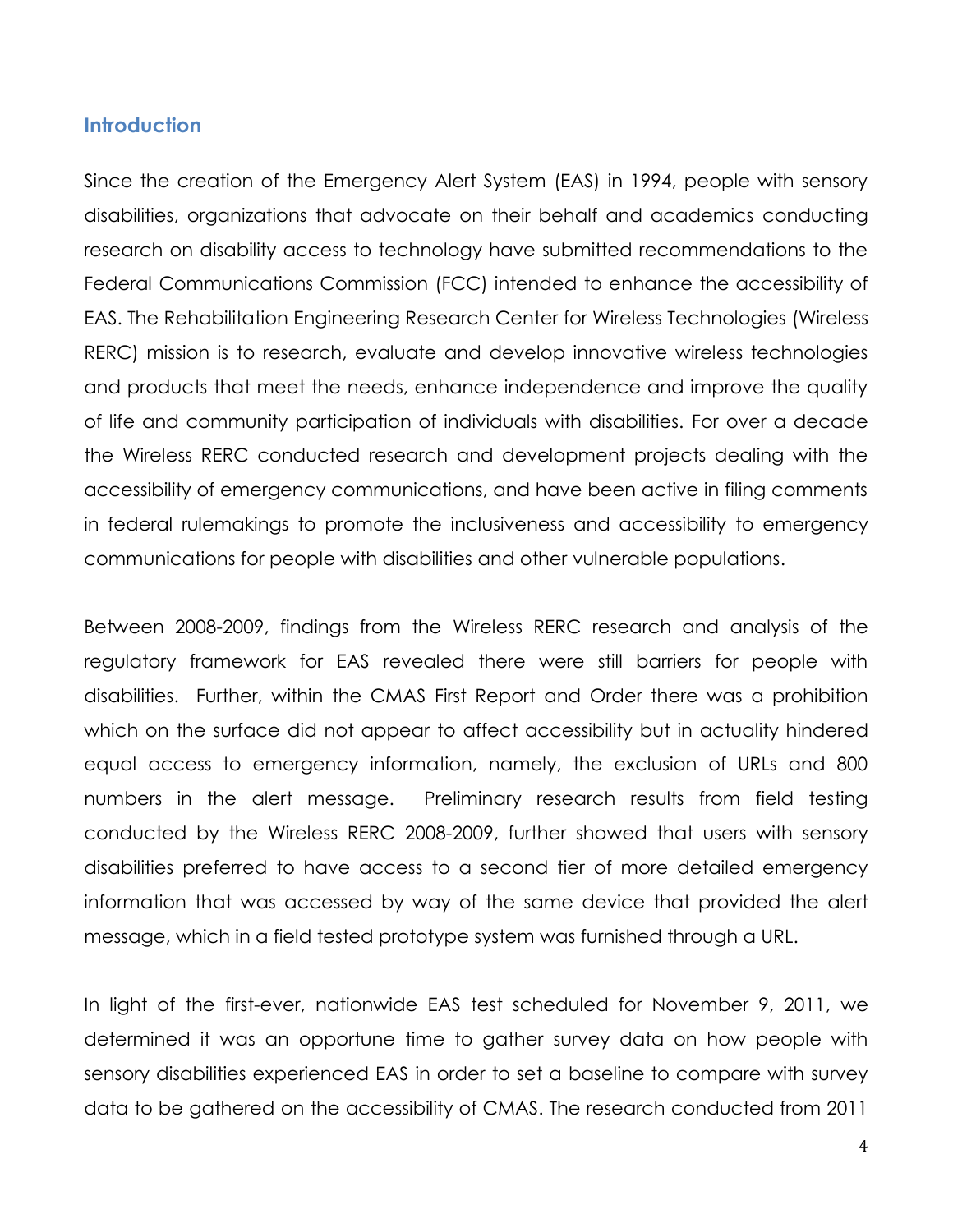– 2014 indicated that the newer CMAS (hereafter referred to as WEA) system also shared similar accessibility barriers. This research briefii was designed to verify the hypothesis that accessibility barriers continued to exist. Answers would be captured by comparing both systems and conducting a comparison between the Pre and Post EAS Test surveys (conducted November 2-18, 2011) and the WEA survey (conducted November 2013 – March 2014). The survey tools were heavily modified between the EAS and WEA surveys which limited the statistical analysis to a subset of questions that remained backward compatible, and thereby statistically comparable.

## **Demographic Profiling**

This brief is a comparison between the three surveys. It includes an analysis of the 2014 WEA survey and the 2011 Pre EAS Test and Post EAS Test surveys. The three surveys collected demographic details which were categorized into profiles: blind, low vision, deaf, and hard-of-hearing. Of the 628 respondents, the most represented disability among survey respondents was hard-of-hearing at 39%, followed by 34% deaf, 11% blind, 10% low vision. 6% of the respondents that took the EAS survey classified themselves as not applicable.



The average age of survey respondents from the three surveys was 54 years old; the oldest was 89 and the youngest 18. Less than one percent (0.6%) fell in the 18-24 age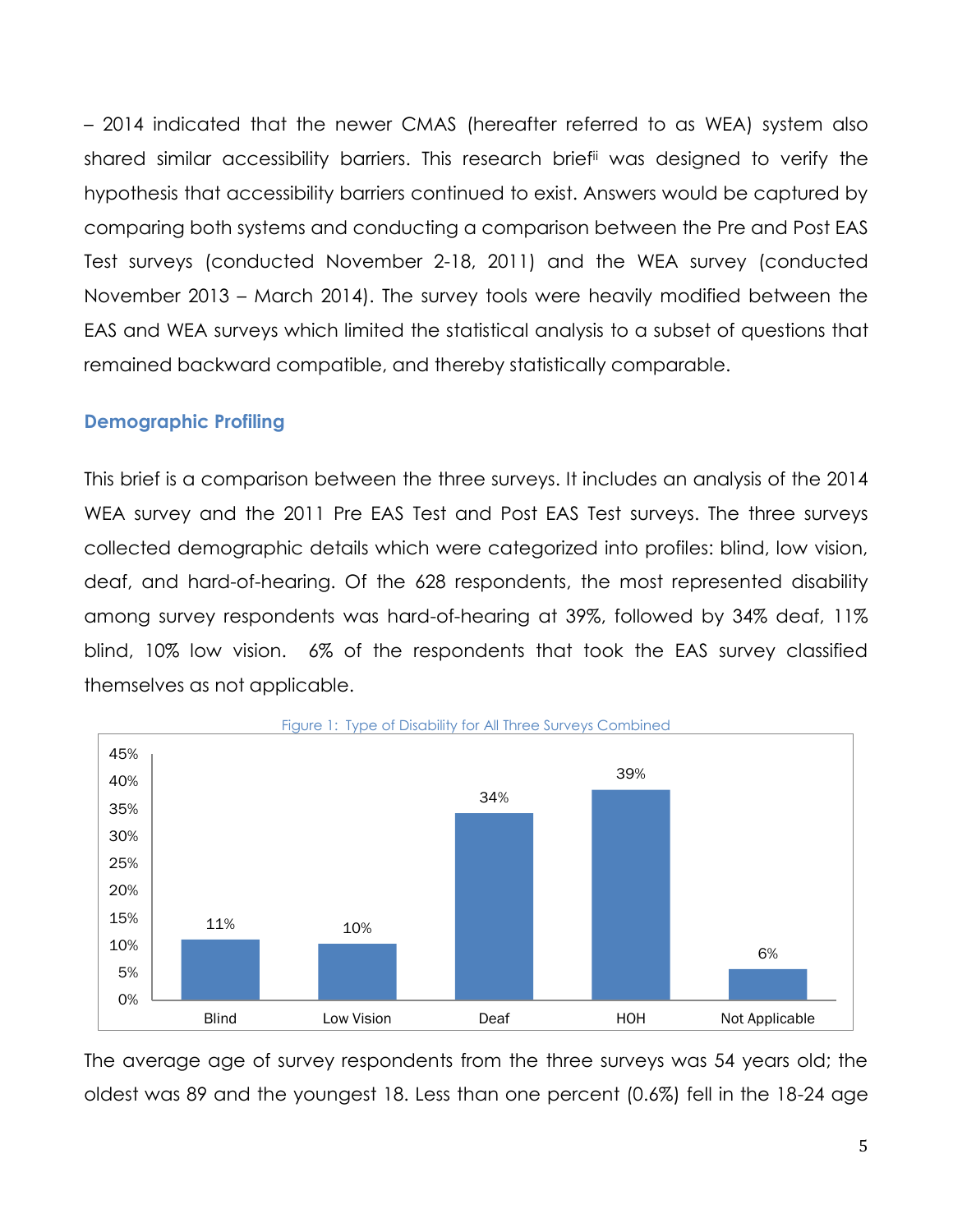group; 19% in the 25-43 age group; 54% in the 44-62 age group; and 25% in the 63+ age group (2% of respondents did not answer the question).





Figure 3: Crosstab of Age Ranges within the Three Surveys

From a crosstab analysis of the age ranges within each of the 3 surveys, the Pre EAS respondents dominated both the 18-24 age range at 75% and the 63+ age range at 41%. The age ranges among the respondents of the Post EAS survey remained in the mid to high 20th percentiles among all age ranges.

#### **EAS / WEA Knowledge**

Prior to the EAS / WEA alerts, participants were asked whether or not they had pervious knowledge of receiving emergency alerts. Of the EAS respondents, 19% *did not* have previous knowledge, 80% *did* have previous knowledge and 2% did not answer the question. It might be expected that at the time of data collection for the EAS survey, EAS was approximately 17 years old. Of the WEA respondents, 41% *did not* have previous WEA knowledge and 59% *did* have previous WEA knowledge. Understandably, since WEA had only been commercially available for 17 months at the time data collection began, survey respondents had more awareness regarding EAS messages than WEA messages. However, given that fact, the 21 percentage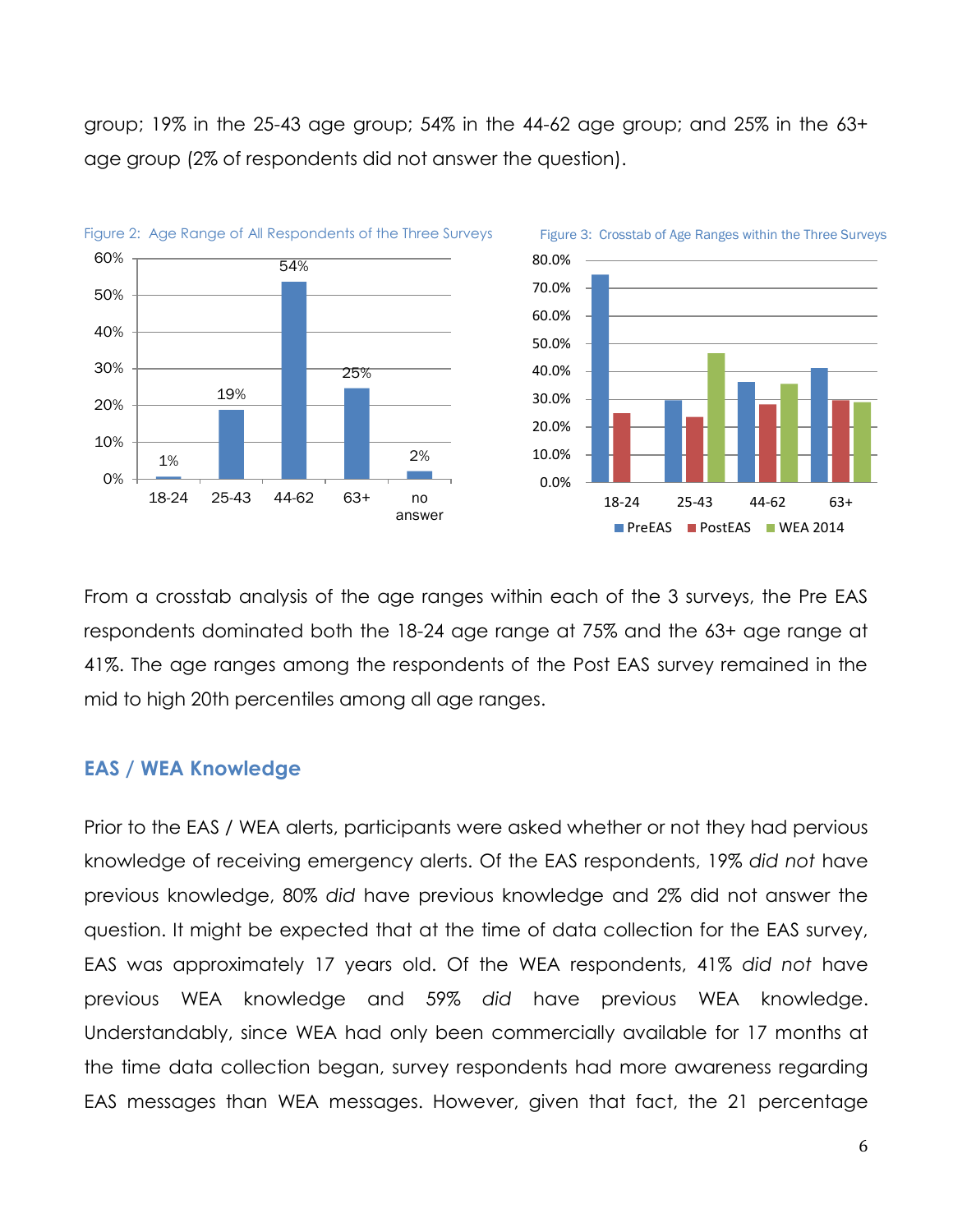awareness gap between EAS to WEA, should close as WEA message diffusion increases.

#### **Problem Understanding the Message**

With regard to hearing and vision disabilities, separate questions were asked to determine whether or not respondents had any problems understanding the message. In the pre-EAS Test survey, respondents were asked questions about both the TV and radio messages. Forty-one percent (41%) of the respondents had a problem understanding the TV message while 58% had no problem. Of the respondents that had a problem with the TV message, some of the access barriers included: the television broadcasts were inconsistent in their use of audio; there was no audio accompanying the TV crawl; the text crawl was too small and too fast to decipher; (when provided) audio of the alerts were of poor quality; the attention signal was not in a frequency the hard-of-hearing could hear; there was no visual alert mechanism such as a flashing screen. Regarding radio, 30% of respondents had a problem understanding the radio message while 69% did not have a problem understanding the message. The respondents that had a problem with the radio message indicated that the audio of the radio alerts was of poor quality; the attention signal was not in a frequency the hard-of-hearing could hear.

From the 2014 WEA survey, participants were asked if they would have a specific problem with a sample weather related WEA message provided in the survey "Flash Flood Warning for this area until 8:00pm CDT. Avoid flood areas. Check local media, NWS". 9% reported they would have a problem with the message while 42% claimed they would not have a problem with the message. The respondents that described the problems they would have with the message indicated they would need an American Sign Language (ASL) translation. Respondents mentioned features they would like to see available on their WEA capable devices. For example, one respondent stated: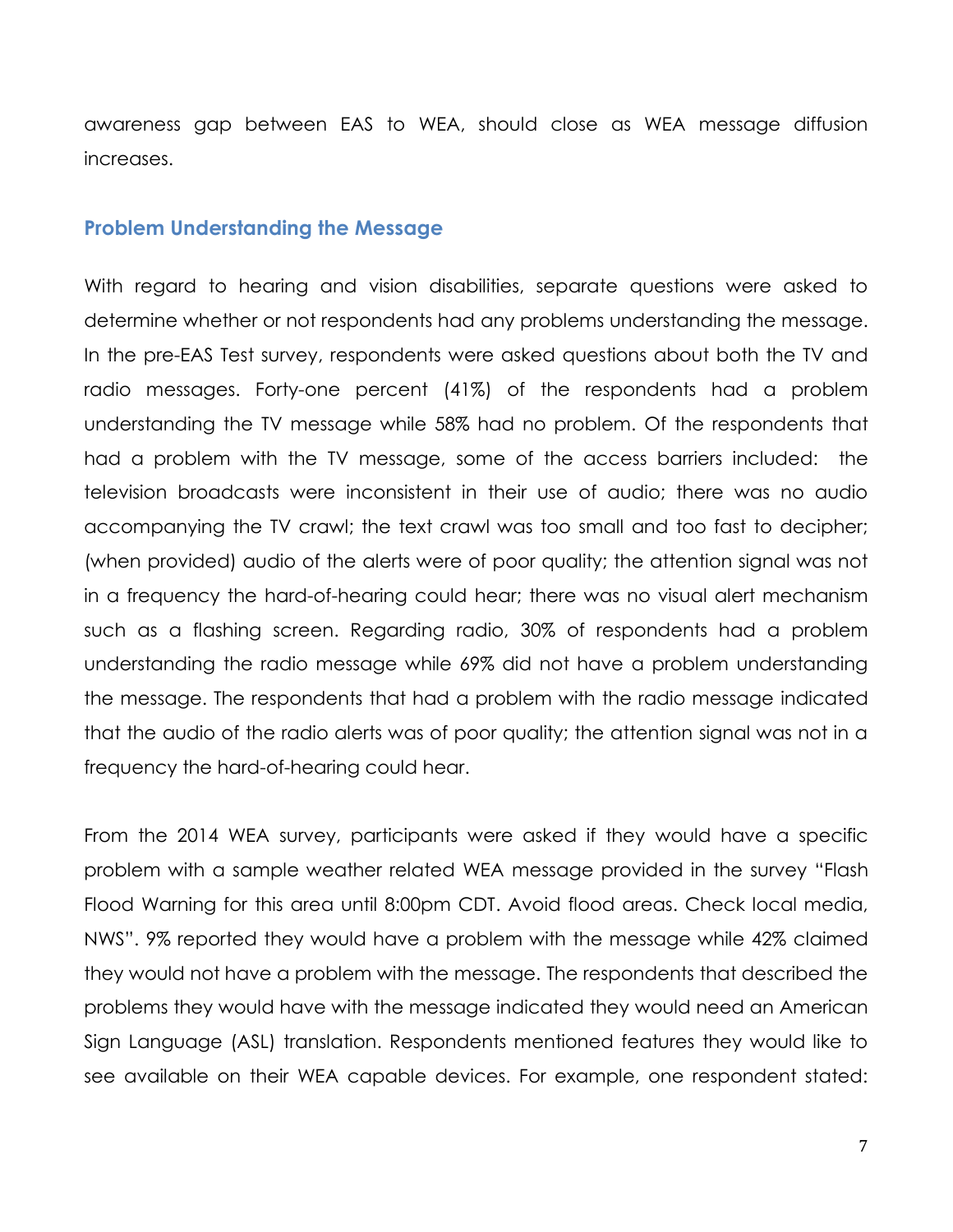"Hard-of-hearing people need to be able to customize the audio alert because no one frequency will work for all kinds of hearing loss. I don't remember hearing a special sound for the audible alert." Another respondent mentioned a unique issue with the text-to-speech software on their phone: "The originating TTS software added superfluous zeroes and "dots." It also spelled some words, instead of sounding the words themselves." This indicates that the assistive technologies used by people with disabilities to access their mobile devices, may not work correctly with WEA messages. Additionally, suggestions based on improving WEA message content mimicked decades of research on the subject: (1) be mindful of the relevance of the message, (2) provide specificity, do not include jargon or acronyms and (3) make the length of the message longer. Despite these issues, fewer WEA survey respondents had problems understanding WEA messages, while approximately 1/3 of EAS survey respondents had problems understanding the TV and radio EAS messages (Figure 4).



## **Alert Notification Signal**

Of the three types of alerts asked about in the EAS survey and the WEA survey, only one alert was asked about across all three spectrums – EAS TV, EAS radio, and WEA. The sound attention alert / attention tone across all three platforms was analyzed from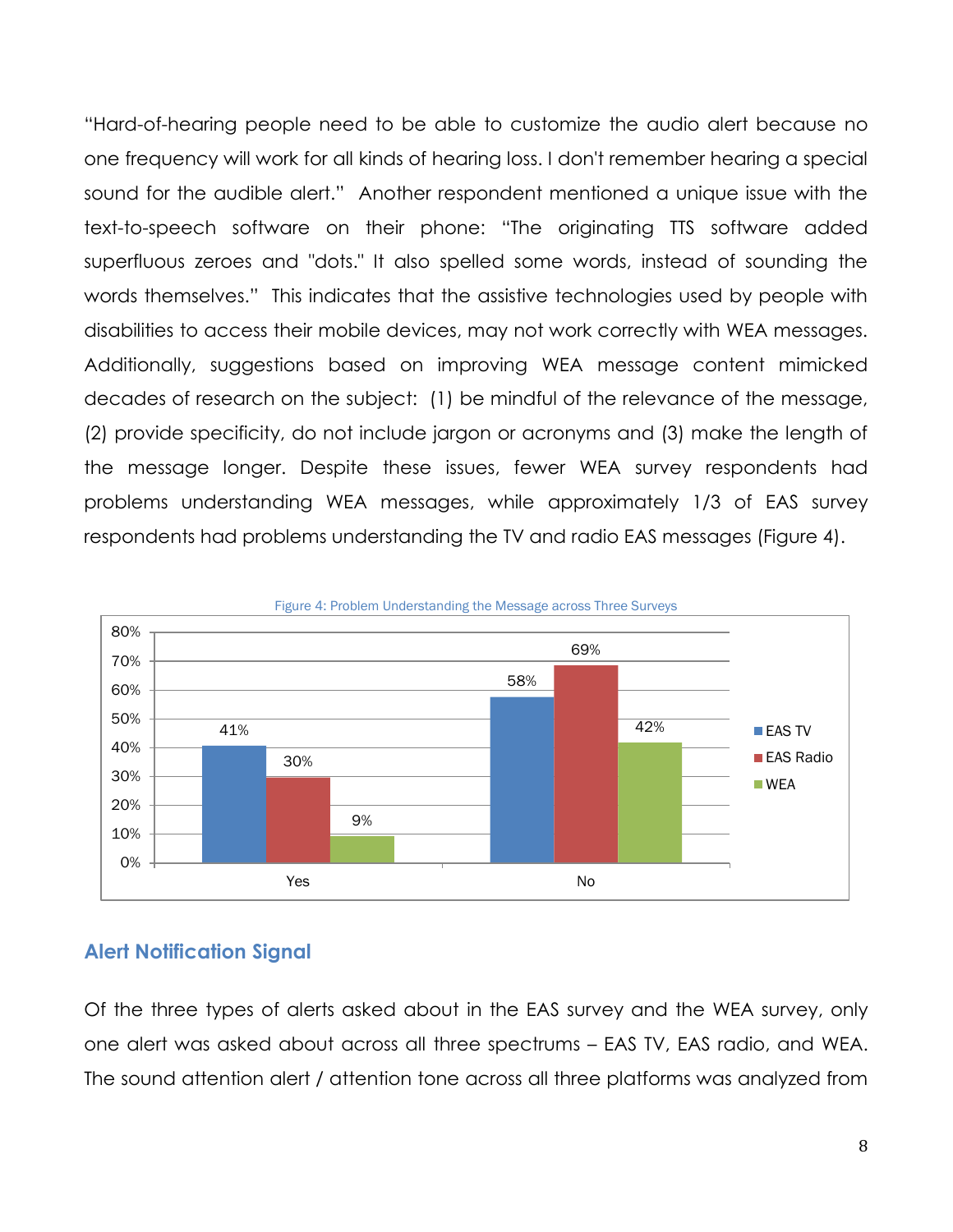the post-test EAS survey and WEA survey. The majority of respondents (>50%) did not answer the question, as a result only participants who answered the question are analyzed in Table 1. (67%) the majority of the EAS TV respondents claimed the sound did not get their attention and (61%) the majority of the EAS radio respondents claimed the sound did not get their attention. However, this is significant because 70% of the EAS respondents were deaf or hard of hearing. On the other hand, the majority of participants (67%) that answered the question about the WEA survey indicated that they *did* hear the attention signal.

| <b>ALERTS</b> |                | <b>EAS TV</b> |     | <b>EAS Radio</b> |     | <b>WEA</b> |     |
|---------------|----------------|---------------|-----|------------------|-----|------------|-----|
|               |                |               | %   | N                | %   | Ν          | %   |
| Vibrate       | Yes            | n/a           |     | n/a              |     | 86         | 77% |
|               | No             |               |     |                  |     | 25         | 23% |
| Sound         | Yes            | 28            | 33% | 27               | 39% | 60         | 67% |
| Attention     | No             | 57            | 67% | 43               | 61% |            | 8%  |
|               | Not Applicable |               |     |                  |     | 22         | 25% |
| Audio         | Yes            | 20            | 24% | 12               | 18% |            |     |
| Message       | No             | 63            | 76% | 56               | 82% | n/a        |     |

Table 1: Effectiveness of Attention Signals (a Comparison of the Three Surveys)

# **Action Taken**

The pre-test EAS survey respondents were asked what method of action they took, including (1) Followed instruction given the alert (stayed indoors, evacuated) (2) Ignored instructions given in the alert (3) Called family, friends, and/or neighbors (4) Forwarded the alerts to family, friends, and/or neighbors (5) Shared the alert message on a social networking site – Twitter/Facebook (6) turned on the TV for additional information (7) Turned on the radio for additional information (8) Searched the internet to receive more information.

The WEA survey respondents were asked if they took action immediately based on the information in the alert; took action after verifying their alert from another source; took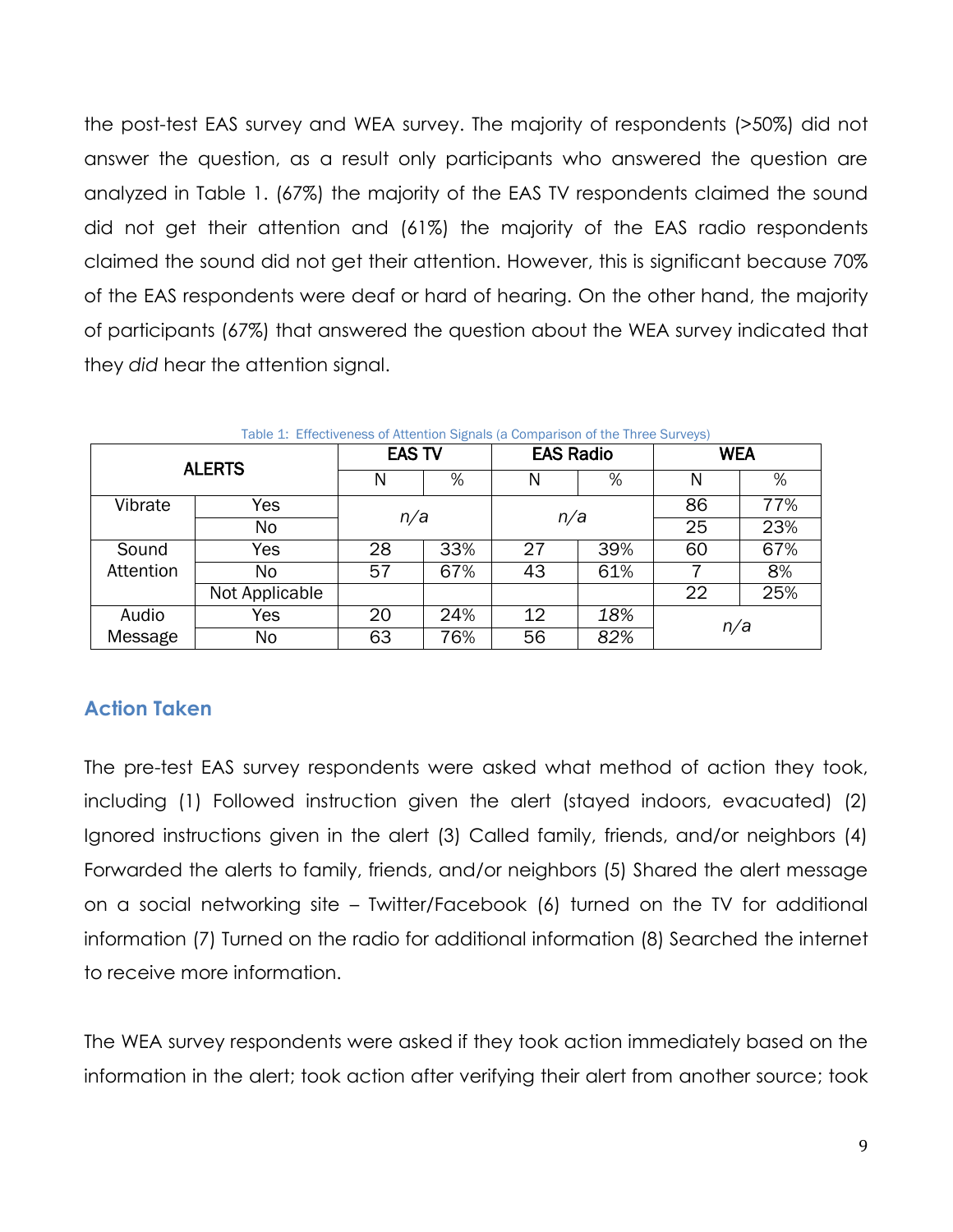action after informing loved ones; took no action because they were unsure of the alert; took no action because the alert could not be verified; took no action because they didn't know what action to take; took no action because they didn't receive enough information; took no action because they were not near the location of the event.

The different potential actions from both the surveys, a simplified action variable was created that combined similar actions for further statistical analysis. In the WEA survey – Action Taken was created from all of the choices where an individual "took action". There was a variable from each survey that mentioned contacting loved ones before taking action; therefore it became its own variable. Whenever "took no action" was an option it was simplified to No Action, and so forth.

| Table 2: Behavioral Response to EAS vs. WEA |     |     |            |     |  |  |  |  |  |
|---------------------------------------------|-----|-----|------------|-----|--|--|--|--|--|
| <b>ACTION</b>                               |     | EAS | <b>WEA</b> |     |  |  |  |  |  |
|                                             | N   | %   | N          | %   |  |  |  |  |  |
| <b>Action Taken</b>                         | 94  | 50% | 27         | 27% |  |  |  |  |  |
| Loved Ones                                  | 43  | 23% | 9          | 9%  |  |  |  |  |  |
| No Action                                   | 7   | 4%  | 32         | 32% |  |  |  |  |  |
| <b>Verify Alert</b>                         | 43  | 23% |            | 7%  |  |  |  |  |  |
| Not Applicable                              |     |     | 25         | 25% |  |  |  |  |  |
| <b>TOTAL</b>                                | 187 |     | 100        |     |  |  |  |  |  |

52% of respondents took action based on the information in the EAS alert, while only 27% of the respondents took action after the WEA alert, suggesting that EAS messages provoke protective actions. This may be a result of greater familiarity, comfort and trust of EAS messages as a result of its legacy, compared with the relatively new WEA. Or potentially, the incidence of taking protective actions may be greater for EAS because the message content is longer.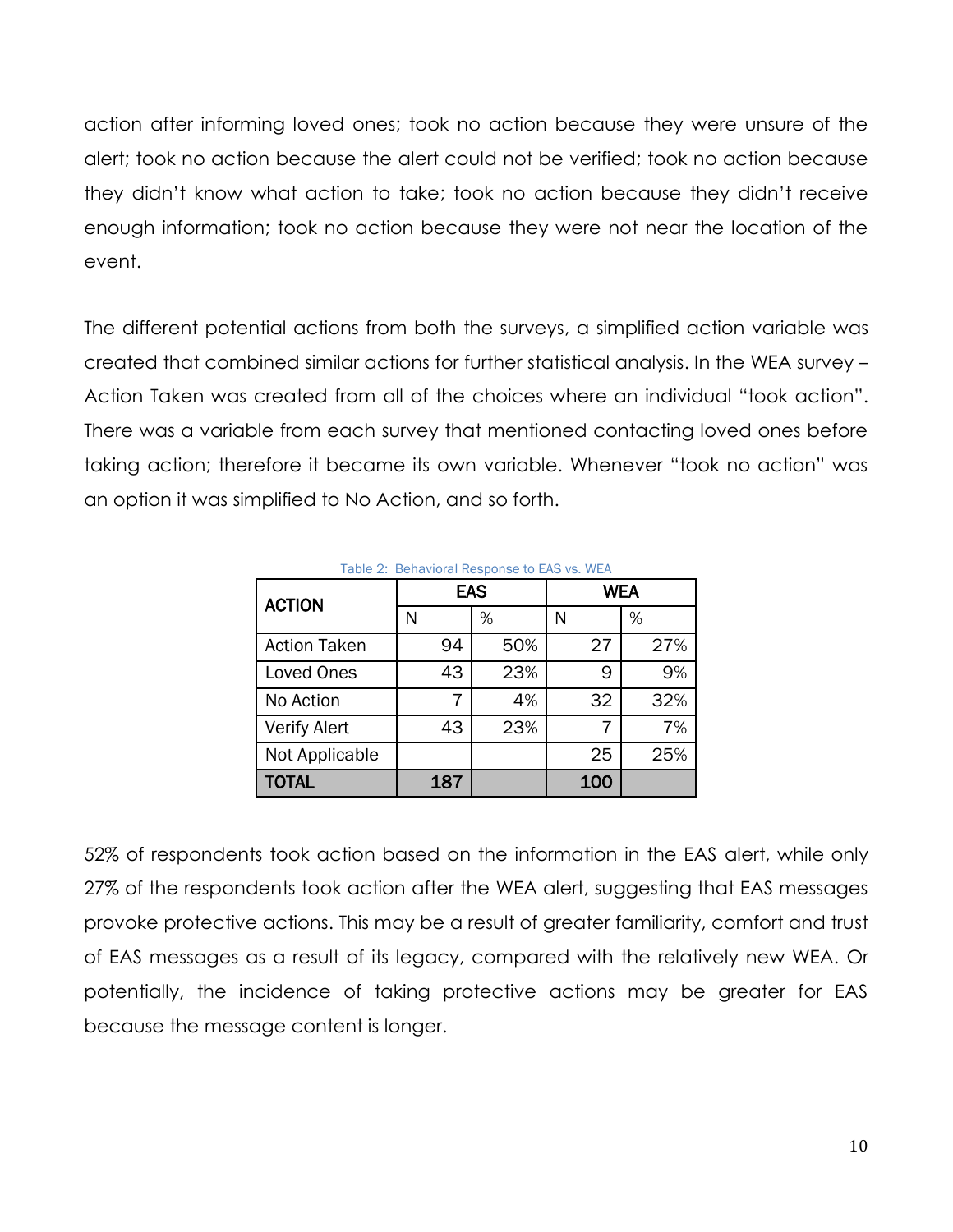

# **Findings**

From a comparative analysis of the WEA and EAS surveys the findings support the hypothesis that the systems have similar accessibility barriers. However, the rate at which those barriers impact the respondents with disabilities seems to be less with WEA messages, than with EAS messages on both television and radio. Of note, both systems sound attentions signals are not always accessible to people who are hard of hearing due to the variability in high and low frequency hearing loss amongst the population. Additionally, both systems shared a need to improve the quality of the audio portion of the message.

The nationwide test of EAS revealed the EAS alerts via television broadcasts were inconsistent in their use of audio and therefore not reliably accessible to people with vision loss. Respondents and participants with hearing loss also found that the national EAS test message was not fully accessible, reporting problems with the attention signal and audio quality. While we realize the nationwide EAS test was created to evaluate the effectiveness of the system, it served to highlight that there were inconsistencies in delivering the message.